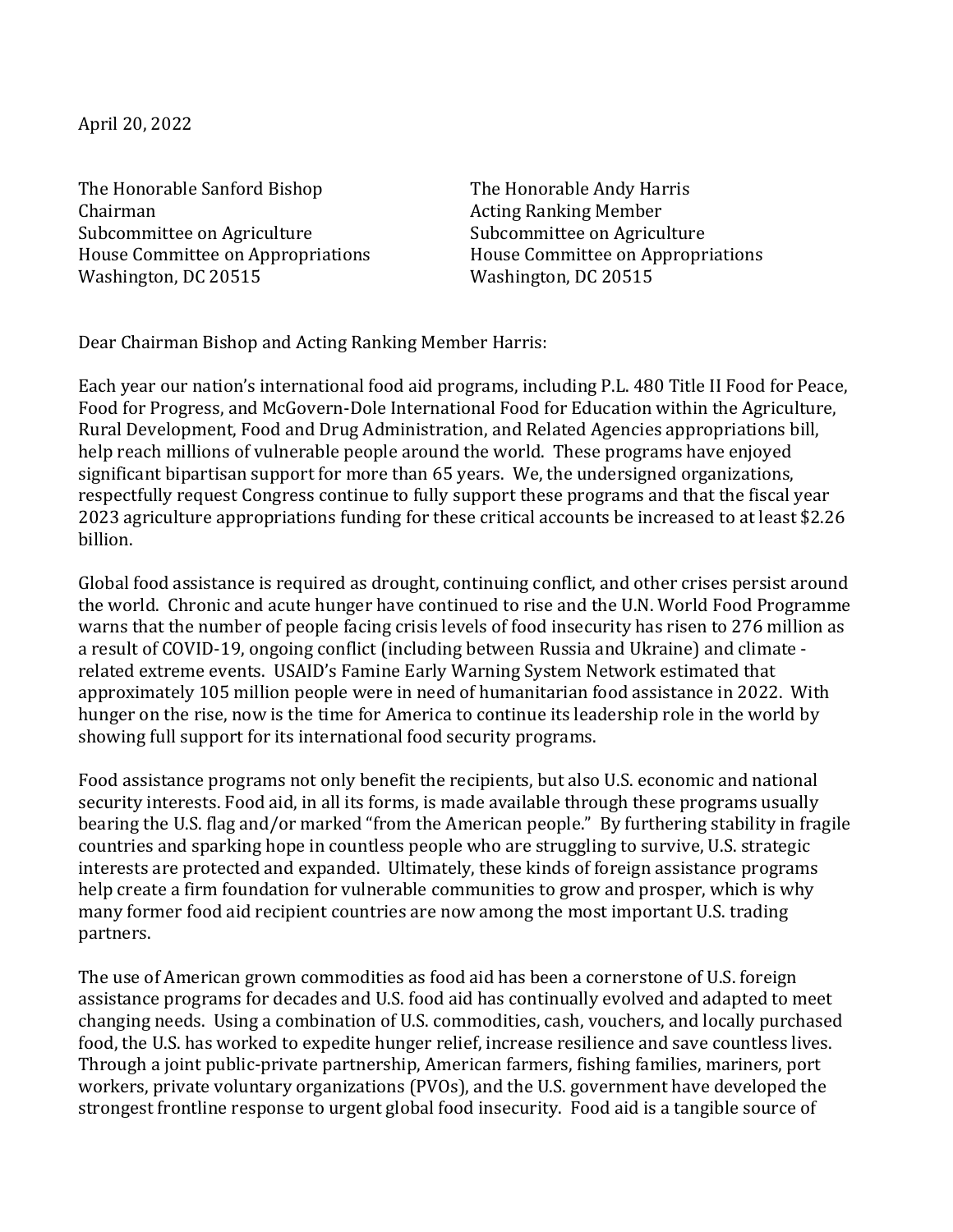April 20, 2022 Page 2

hope to those in need, and American stakeholders take great pride in their support for the world's most vulnerable people through these programs.

While our organizations at times have policy differences, we stand united in our belief that U.S. food aid programs are among the world's most critical foreign assistance programs, save countless lives, bolster our nation's and global security, and help millions in need around the world. We ask that you continue the lifesaving and life improving work of food aid by increasing the agriculture appropriations funding in fiscal year 2023 to at least \$2.26 billion to carry out the necessary and vital work accomplished in the P.L. 480 Title II Food for Peace, Food for Progress, and McGovern-Dole programs.

Thank you, 

Action Against Hunger **Mercy Corps** Mercy Corps 1,000 Days, an initiative of FHI Solutions Michigan Corn Growers Association ADM  $\bullet$  ADM  $\bullet$  and  $\bullet$  and  $\bullet$  and  $\bullet$  and  $\bullet$  and  $\bullet$  and  $\bullet$  and  $\bullet$  and  $\bullet$  and  $\bullet$  and  $\bullet$  and  $\bullet$  and  $\bullet$  and  $\bullet$  and  $\bullet$  and  $\bullet$  and  $\bullet$  and  $\bullet$  and  $\bullet$  and  $\bullet$  and  $\bullet$  and  $\bullet$  and  $\bullet$  and  $\$ AFL-CIO Maritime Trades Department **ACCUSA** International Alaska Seafood Marketing Institute National Corn Growers Association Alliance to End Hunger **National Council of Farmer Cooperatives** American Association of Port Authorities National Farmers Union American Farm Bureau Federation National Milk Producers Federation American Maritime Congress The Congress National Shipping of America, LLC. American Maritime Officers **National Sorghum Producers** National Sorghum Producers American Maritime Officers Service National Mary League of the United States American President Lines, LLC North America Stevedoring Company American Pulse Association North American Millers' Association American Soybean Association North Dakota Farmers Union BKA Logistics **North Dakota Grain Growers Association** Bold Ocean LLC NuDay Bread for the World **Example 2018** Contract Contract Oldendorff America, Ltd Breedlove Foods, Inc. The contraction of the Component Component Component Component Component Component Compo Bunge **Outreach Inc. Cantera Partners Community Community Community Port Houston** CARE USA Port of Beaumont Catholic Relief Services **Port** of Grays Harbor Didion Milling Inc **Port** of Kalama **DSM** North America **Portage Charles** Port of Lake Charles Edesia **Port of New Orleans** Euro-America Shipping & Trade, Inc. The Contract Port of Tacoma

ADRA International **National** National Cooperative Business Association